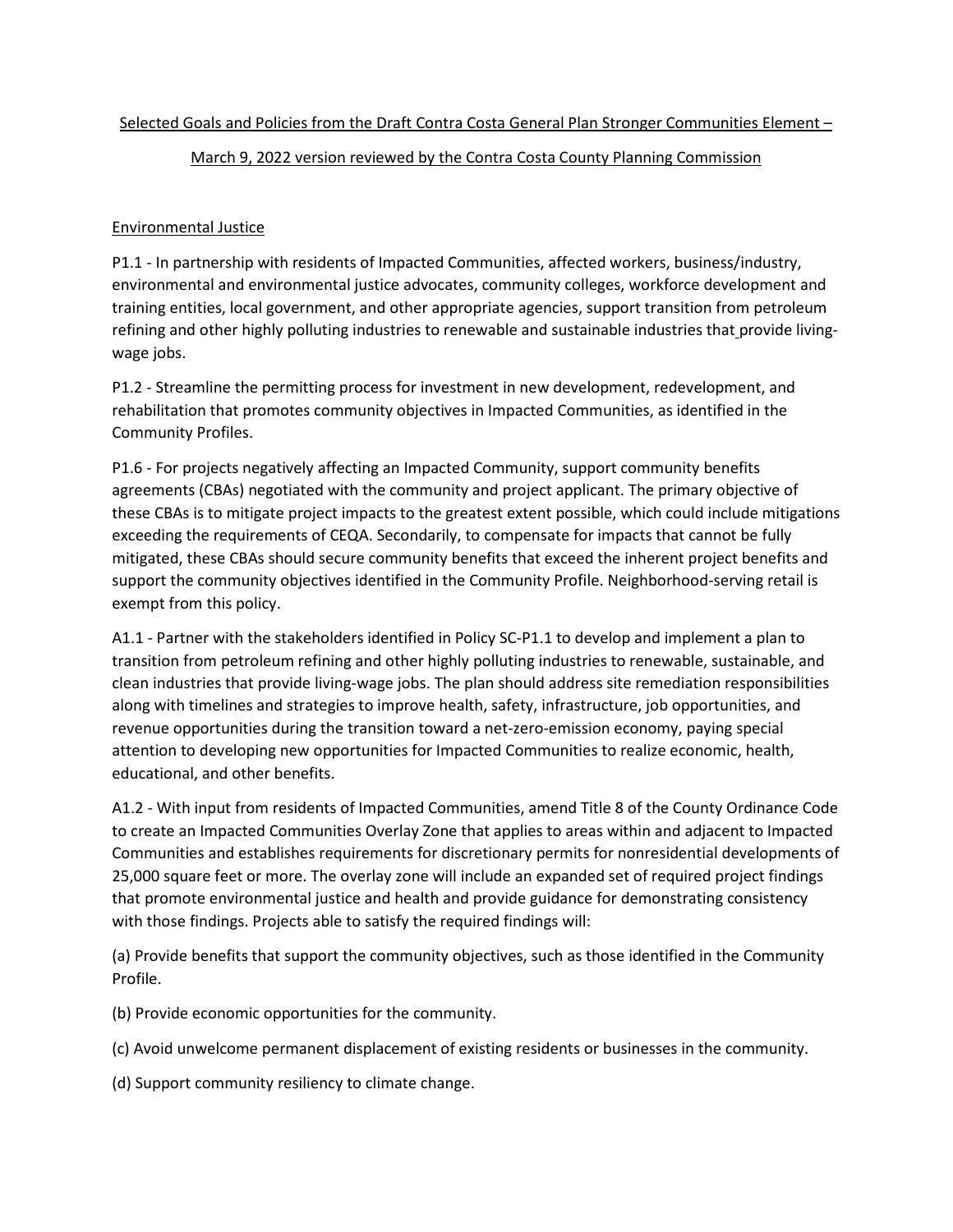(e) Avoid negative impacts on health and the quality of life of residents within the community to the greatest extent possible.

A1.3 – Revise the Industrial Safety Ordinance to increase the hazard scores for projects with potential to adversely affect Impacted Communities, as well as address ambiguities and antiquated terminology that complicate administration of the ordinance.

#### Community Health

P2.7 - Welcome redevelopment of undesirable uses, highly polluting industries, and other activities that detract from community character or well-being. (3-16).

### Economic Development

P8.1 - Support schools, training programs, the Workforce Development Board, and other institutions whose mission is to develop and enhance local workforce skills.

P8.2 - Leverage opportunities to pursue workforce development, job training and re-training programs, and public-private partnerships that support economic growth. Support career pathway programs hosted by various County departments and encourage County staff to participate as mentors.

A8.1 - Establish a First Source Hiring Program requiring developers, contractors, and employers to use good-faith efforts toward employing residents of Impacted Communities, with emphasis on residents who are economically disadvantaged.

A8.2 - Partner with school districts, community colleges, community organizations, large employers, trade associations, unions, and job training centers to support enhanced job-skills training, recruitment programs and services, and childcare services to support the county workforce, especially workers in Impacted Communities. Work with experienced groups to ensure that programs will be properly staffed and funded. Training and intervention strategies should reduce barriers to employment for youth, formerly incarcerated residents, and residents with limited English proficiency, and should support a just transition toward a sustainable economy by re-training displaced workers with skills for well-paying jobs in new industries.

P9.1 - Support business retention, expansion, and attraction efforts that diversify and strengthen the economy with special emphasis on sustainable/clean/green businesses.

P9.3 - Maintain a well-balanced regulatory environment that facilitates business investment and expansion while addressing community concerns about potential impacts.

P9.6 - Strengthen the viability of the Northern Waterfront as a dynamic economic asset and destination recreational area. Work with partner agencies to support beneficial, environmentally sustainable investment in this area.

P9.7 - Support establishment of a Green Empowerment Zone for the Northern Waterfront area, which would prioritize access to tax incentives, grants, loan programs, workforce training programs, and private sector investment in the renewable energy sector.